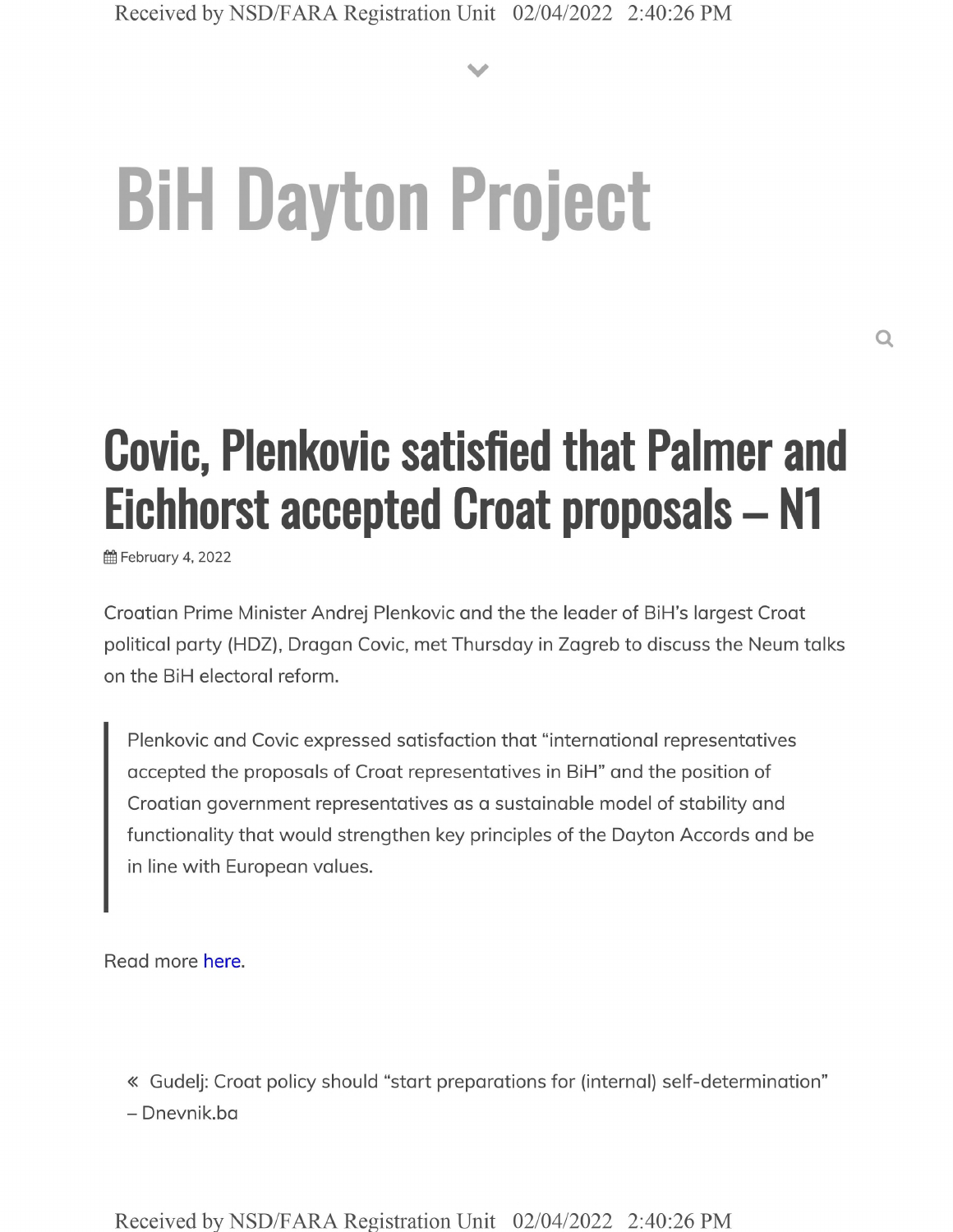## **RELATED POSTS**



**Gudelj: Croat policy should "start preparations for (internal) self-determination" - Dnevnik.ba 曲 February 2, 2022** 



**Palmer, Eichhorst discuss electoral reform with BiH party leaders in Neum - N1**

§§ January 28,2022



**Palmer, Eichhorst: Electoral reform crucial for overcoming BiH political crisis - N1**

Received by NSD/FARA Registration Unit 02/04/2022 2:40:26 PM